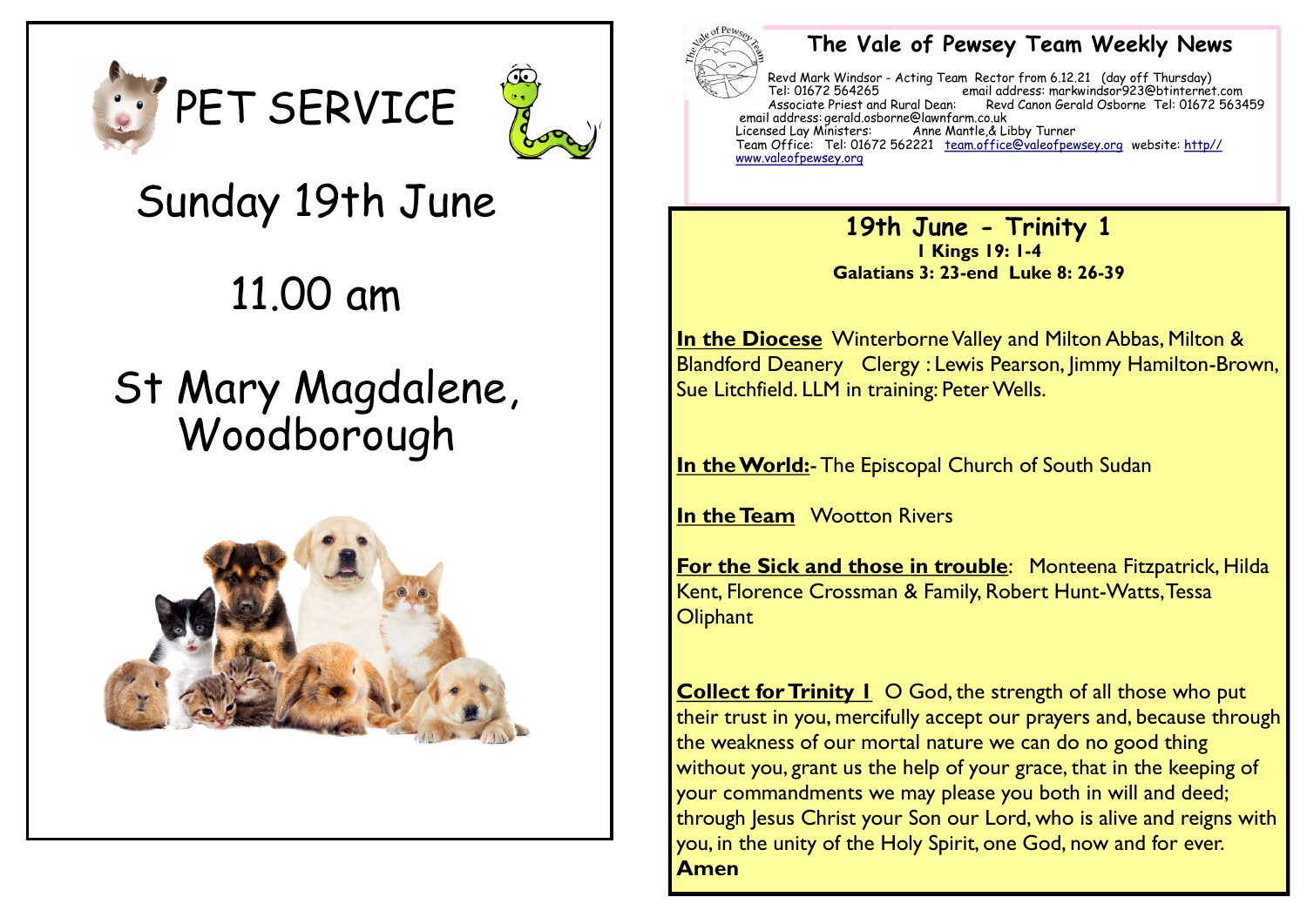## Deanery Synod

# 28th June at 7.30pm Easton Royal Village Hall

## All very welcome

#### **SAVE THE DATE**

**The Licensing of new Team Rector**

#### **Rev Rhona Floate**

**Will be on the evening of**

**Monday 26th September 2022**

### WANTED

The Vale of Pewsey Team of Churches magazine The Messenger is seeking a small team of people who could collate & staple the magazine from the July/ August edition. For further details please contact Peter Hughes , email msgr.ad@vale ofpewsey.org or Brenda in the Team Office.

### Sunday 19th June

| St Mary, Upavon                | <b>Holy Communion BCP</b> |
|--------------------------------|---------------------------|
| St Stephen, Beechingsoke       | Parish Communion          |
| St Andrew, Wootton Rivers      | <b>Holy Communion BCP</b> |
| St John the Baptist            | Parish Communion          |
| St Mary, Alton Barnes          | Parish Communion          |
| St Mary Magdalene, Woodborough | Pet Service               |
| St Peter, Milton Lilbourne     | <b>Morning Prayer</b>     |
| St Matthew, Rushall            | Holy Communion BCP        |
|                                |                           |

Wednesday 22nd June

10.00 am St John the Baptist, Pewsey Mid-week Communion

### Sunday 26th June

| <b>Holy Communion BCP</b>  |
|----------------------------|
|                            |
|                            |
| Service followed by picnic |
| Parish Communion           |
|                            |
|                            |
|                            |
| Parish Communion           |
|                            |

With the lifting of all COVID mitigations in England we would ask that we all remember that we have a duty of care to those in our communities who may be vulnerable and also that Covid hasn't gone away.